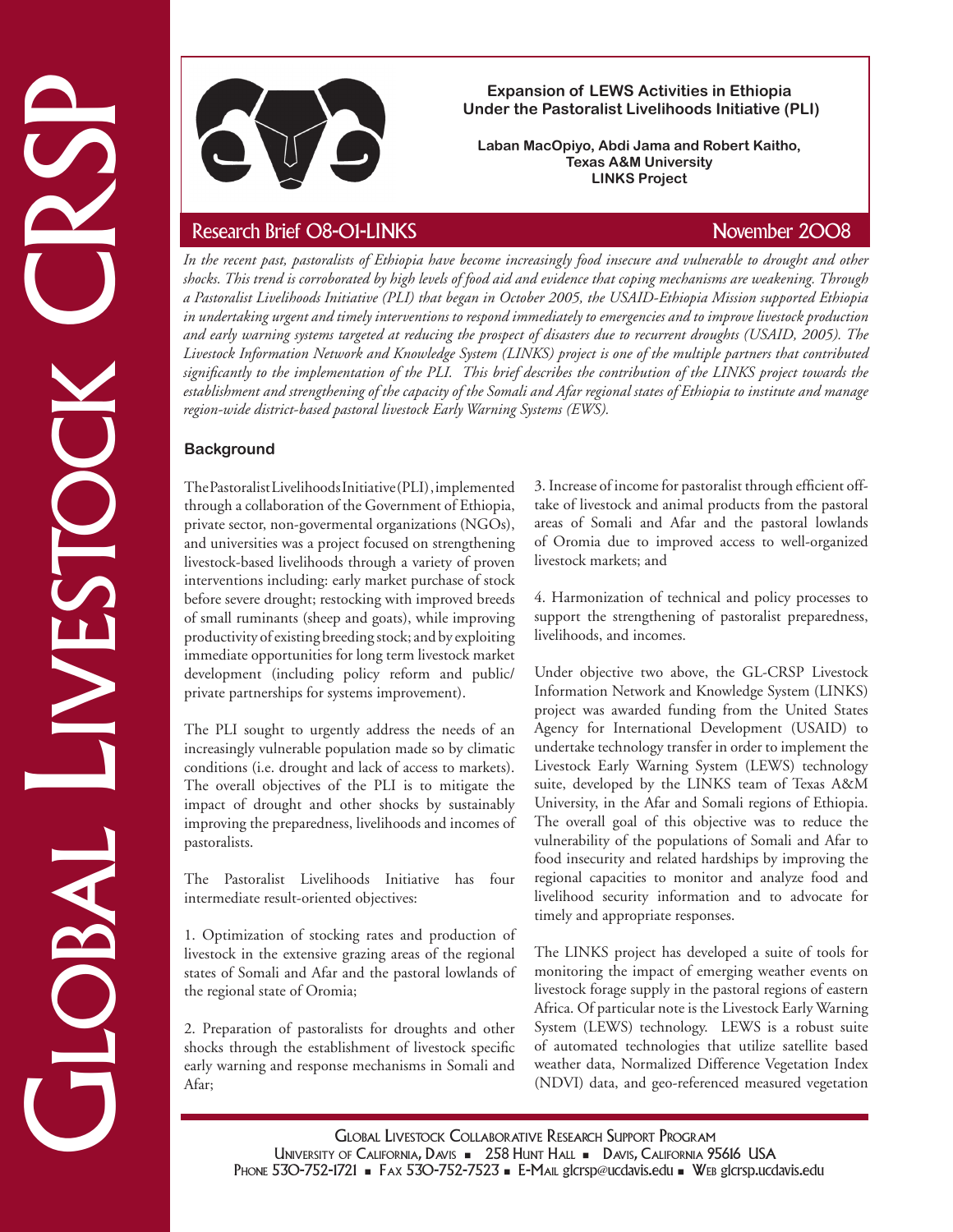sites scattered across East Africa to monitor deviation in forage production for livestock compared to long-term data with projected 90 day forecasts provided every 10 days to an array of collaborating institutions. LEWS utilizes the Phytomass Growth Model (PHYGROW- Rowen, 1995) as the foundation, whose primary inputs include soil parameters, plant community characteristics, and livestock management decision rules, which are driven by gridded weather data for a particular location to simulate daily forage available for livestock and wildlife (Stuth et al., 2003 and 2005).

The LINKS project worked in partnership with Save the Children-UK (SC-UK) to establish an effective and sustainable district-level food and livelihood security monitoring and early warning system (EWS) within Somali and Afar, focused on triggering timely and appropriate responses. The objective of the proposed EWS was to strengthen the capacity of the Somali and Afar Regional Disaster Prevention and Preparedness Food Security Bureaus (DPPFSBs) to establish and manage region-wide district-based pastoral EWSs that are linked to appropriate and early responses through a food and livelihood security monitoring, reporting, analysis, and dissemination system. Such a system was proposed to complement the Ethiopian government's Federal Disaster Prevention and Preparedness Commission's efforts to establish a livelihood-based EWS in the country. The role of LINKS in the consortium was to augment and bolster the content of early warning information and products produced for and by the PLI by offering a robust suite of livestock early warning and livestock market information products and technologies, and complement partner activities from SC-UK. The products that LINKS continues to provide include: current and forecasted forage production for livestock, generated automatically from satellite based weather data; NDVI data; and geo-referenced measured vegetation. This forage production information is delivered every 10 days via the Internet, along with monthly reports of 30, 60, and 90 day forecasts for forage production. The livestock market information avails near-real time weekly market prices and supply transaction information for key markets, as well as an updated analysis and synthesis of market trends as they relate to the food security situation of pastoral areas.

**Justification.** Presently, SC-UK utilizes the Household Economy approach (the sum of household income and the exchange value of its labour and other assets) to estimate the impact of a 'shock' on the ability of a household to acquire food and non-food goods. This information is used to manage threats to food security through provision of timely and analytical early warning and vulnerability information. The process involves the monitoring of key indicators and response triggers that are physically observed in the field on a regular basis and tied to a "warning stages" categorization. These indicators include forage standing crops that must

be physically observed on a regular basis. The livelihoods assessment requires actual regular physical visits to the field by monitoring experts. In order to undertake assessments and determine standing forage conditions in comparison to the norm, eye-ball estimations of deviation from a single reference "normal" year over the last ten-year period are carried out by the monitors. This methodology poses some practical and methodological challenges towards monitoring forage conditions. Insecurity and denial of access due to the insecure nature of the pastoral environments makes regular visits difficult. Sampling may also be difficult and compromised due to poor accessibility rendering regular return assessments impractical. Physical monitoring by individual monitors in different locations introduces individual biases leading to lack of standardization of the survey outputs for comparison among and across multiple locations or areas. Furthermore, a lack of long-term institutional memory (both due to regular staff transfers and human cognitive remembrance abilities) makes the process of objective determination of deviations of current forage situations in comparison to long-term normals near impossible.

The LEWS technology suite addresses these issues by providing a scientifically grounded empirical basis for determining forage standing crop conditions. Furthermore, given the fact the monitoring is an automated process, the information and data about forage conditions have been stored in a database since 1961, meaning determination of deviation of current forage situations can be calculated on the fly. Once the forage model has been set-up, no further regular visits are required as the model automatically generates new forage information based on changing climatic variables that are automatically captured from satellite weather information of various web-repositories. The information is generated in near real-time, providing statistical predictions and an insight into future forage conditions.

## **Methodology**

The expansion of forage monitoring locations arose from the need to fill critical gaps in the LEWS monitoring system in Ethiopia. After careful analysis, it was determined that at least 50 monitoring points were required in the Somali region, with 25 more in the Afar region in order to create a well balanced distribution of monitoring locations that will provide a much more objective and robust representation of vegetation/land use classifications, and thereby forage production units. The expansion of monitoring locations enhances the accuracy of the LEWS forage monitoring and early warning products by increasing the sampling frame and therefore the representation of the heterogeneity of landscapes of interest. The bulk of the activity was undertaken between October 2005 and September 2007. The field activities involved field characterization of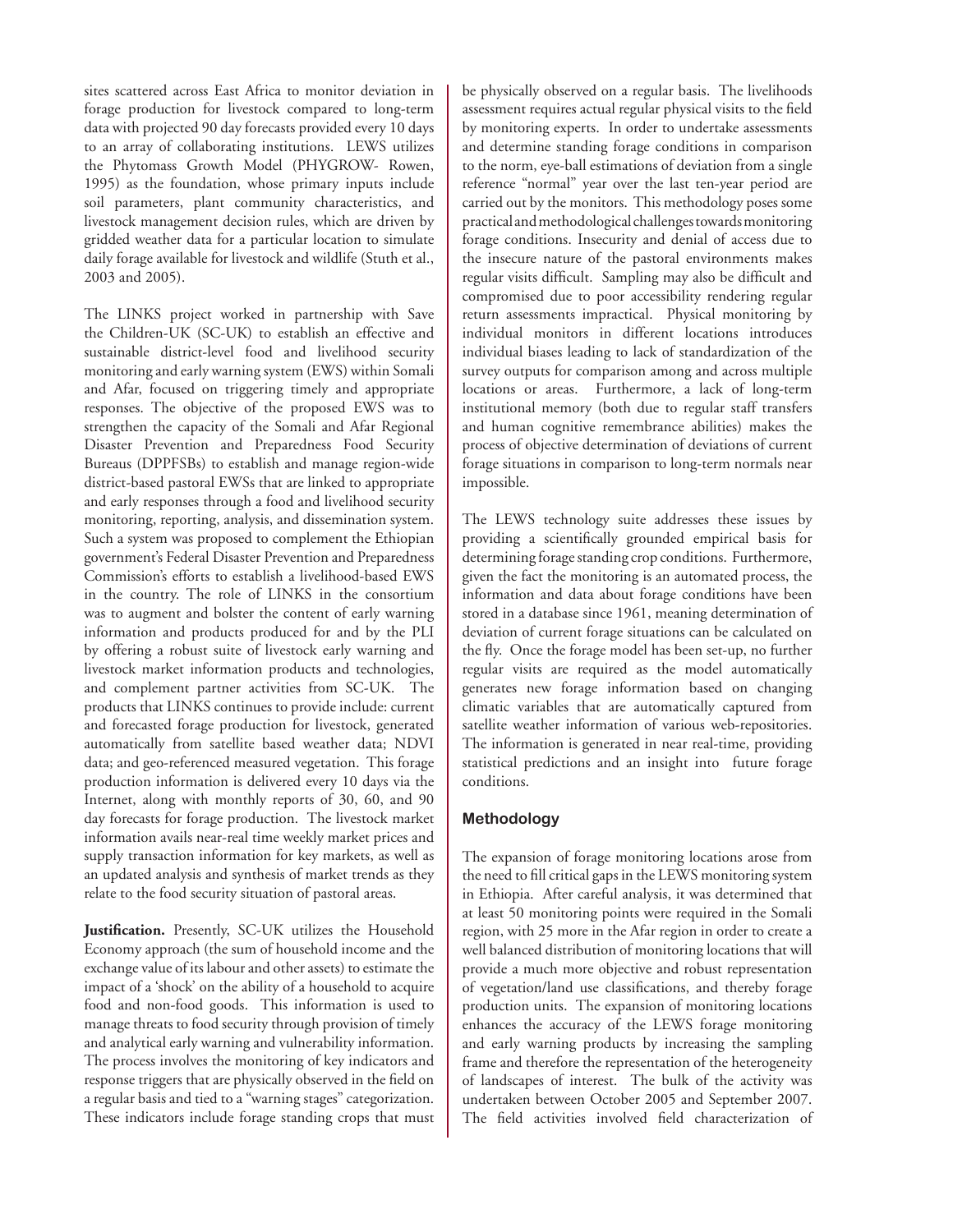dominant plant species, characterization of the dominant soil series, gathering information on plant preferences by animal types, stocking rates, and traditional grazing decision rules. Each monitoring site was geo-referenced and linked with both rainfall data and Normalized Difference Vegetation Index greenness data for the region. Once the vegetation information was entered and stabilized into the PHYGROW model, weather data information and NDVI coordinates were set up and associated with each monitoring site to produce forage standing conditions for analysis and forecasting.

### **Significant Outputs**

Like crop production, forage production is a supply indicator. The livelihood security of pastoralists relies not only on forage production, but on access to that forage. Sufficient forage production does not guarantee that all pastoralists have forage entitlements. Pastoralists' forage entitlements are determined by other factors, such as land tenure, infrastructure, borders, and conflict. Nevertheless, if forage production is poor, the impact on pastoral livelihoods can be substantial.

The project saw the completion of the expansion of vegetation monitoring locations in Somali and Afar. Over eighty new sampling sites have now been established to complement previous existing monitoring locations. The forage production information being generated at these new locations has been integrated into the forage early warning/ forage monitoring system and has tremendously improved the accuracy of the forage production information being generated for Ethiopia.

The information collected has formed a solid foundation for the development and targeting of suitable early warning interventions in the pastoral areas of Ethiopia. Accurate targeting of emergency interventions to monitor and protect pastoral livelihoods and reduce the requirements for emergency assistance is currently being achieved by use of the forage monitoring/early warning information generated by a number of emergency intervention institutions working in Ethiopia including: DPPFSBs, USAID, SC-UK, Famine Early Warning Systems Network (FEWSNET), and the World Food Programme (WFP), among others. Detailed region-specific maps of forage conditions are now being produced for both Somali and Afar every ten days, information that is currently being integrated in routine food security monitoring activities and the reporting of the respective regions' food security agencies. With the increase in monitoring locations, many users and stakeholders have developed confidence in the new set of products, including maps of forage production, proving that the information is both scientifically and practically sound, capable, and accurate enough to be used for both early warning and planning purposes.

### **Practical Implications**

Livestock entitlements are the most important assets for pastoralists, while livelihood strategies such as herd management, employment and migration patterns, marketing patterns and income generating activities determine how pastoralists cope with advancing drought. A forward-looking social protection system needs to intervene early, ideally right after a weather shock, which in the case of Ethiopia tends to be lack of rain during critical months. Rainfall and forage monitoring are very useful in the early detection of emerging problems for pastoralists. Employing techniques such as LEWS, monitoring can be carried out cheaply and cost effectively for large areas, through remote sensing and biophysical modeling techniques.

The LEWS forage monitoring products supply a comprehensive set of early warning indicators that provide accurate information to trigger responses to drought conditions and acute food insecurity, as well as useful input for post-emergency interventions and development planning.

With the improvement in confidence gained from the expansion of monitoring locations, the LEWS products have been targeted as the technology of choice for use in an early livelihood protection index being developed in the pastoral areas of Ethiopia (Hess et al., 2006), and LEWS technologies are also being integrated into a risk financing strategy established by WFP, DFID (UK Department for International Development), and the World Bank.